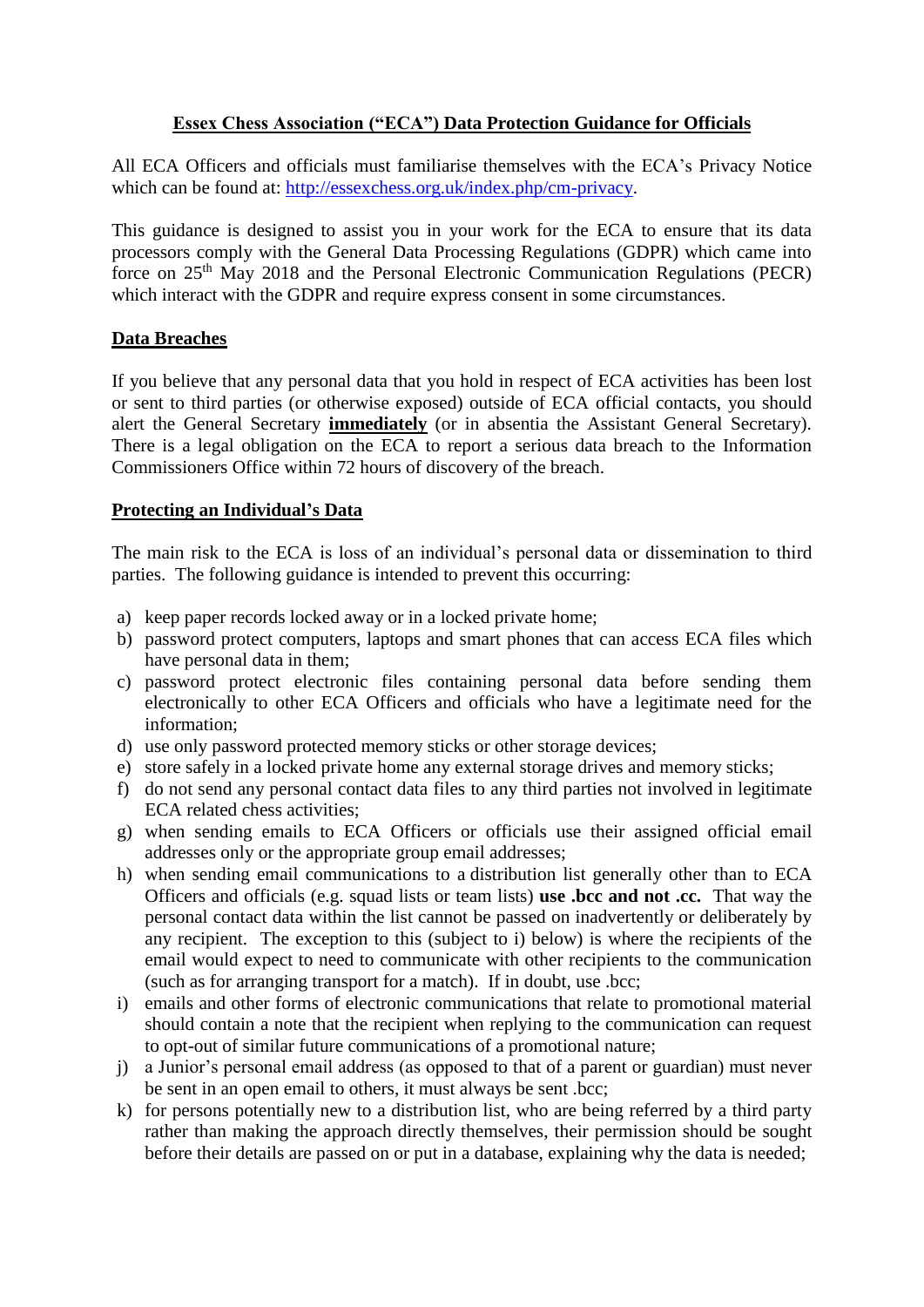- l) all databases which would include membership lists and team squad lists must be kept up to date. Ensure that you periodically review these to ensure that only active members or players remain on them.
- m) should you cease to be an Officer or official of the ECA please ensure that following the handover of necessary data that you delete or otherwise dispose of any personal data you held in your role as an ECA Officer or official.

## **Erasing records**

In some circumstances the ECA may need to erase personal data relating to an individual upon receipt of the General Secretary (or in absentia the Assistant General Secretary) of a request to do so. This is not an absolute right. Should you receive a request from an individual to erase personal data you should refer this immediately to the General Secretary. There is a short time limit of 30 days for the ECA to comply if the request meets the relevant criteria. One example of where a request is likely to be legitimately refused in in respect of the results of games played and grading related information.

You will be notified by the General Secretary or other Executive member if it is necessary to erase an individual's personal data you may hold following such a request.

### **Contact details of Officers and Officials**

These will generally be protected using the published generic contact addresses for each role, which ECA Officers and officials should use in their electronic communications.

For Officers and officials not contactable by e-mail it is essential to have a contact telephone number which is known to other Officers and officials and an address for receipt of ECA paperwork.

It is the practice of the ECA only to display personal information relating to its Officers and officials with the consent of the individual concerned.

### **Collecting personal data**

- a) Explain in person if possible and follow up in writing why the data requested is necessary and what it will be used for. The ECA has adopted general Conditions of Entry which provide the written explanation for personal data collected in running its teams and events. An individual should be referred to this document when personal data is collected for these purposes.
- b) Always inform an individual that the ECA has a Privacy Notice and where it can be found. This is a reference document providing further information and sets out their rights.

### **Photography and other recording of images at ECA events**

This is restricted and is governed by both the ECA's Safeguarding Policy and Privacy Notice. There are special rules relating to Junior players. To facilitate implementation of these policies the ECA's Conditions of Entry for its teams and events specifically warn that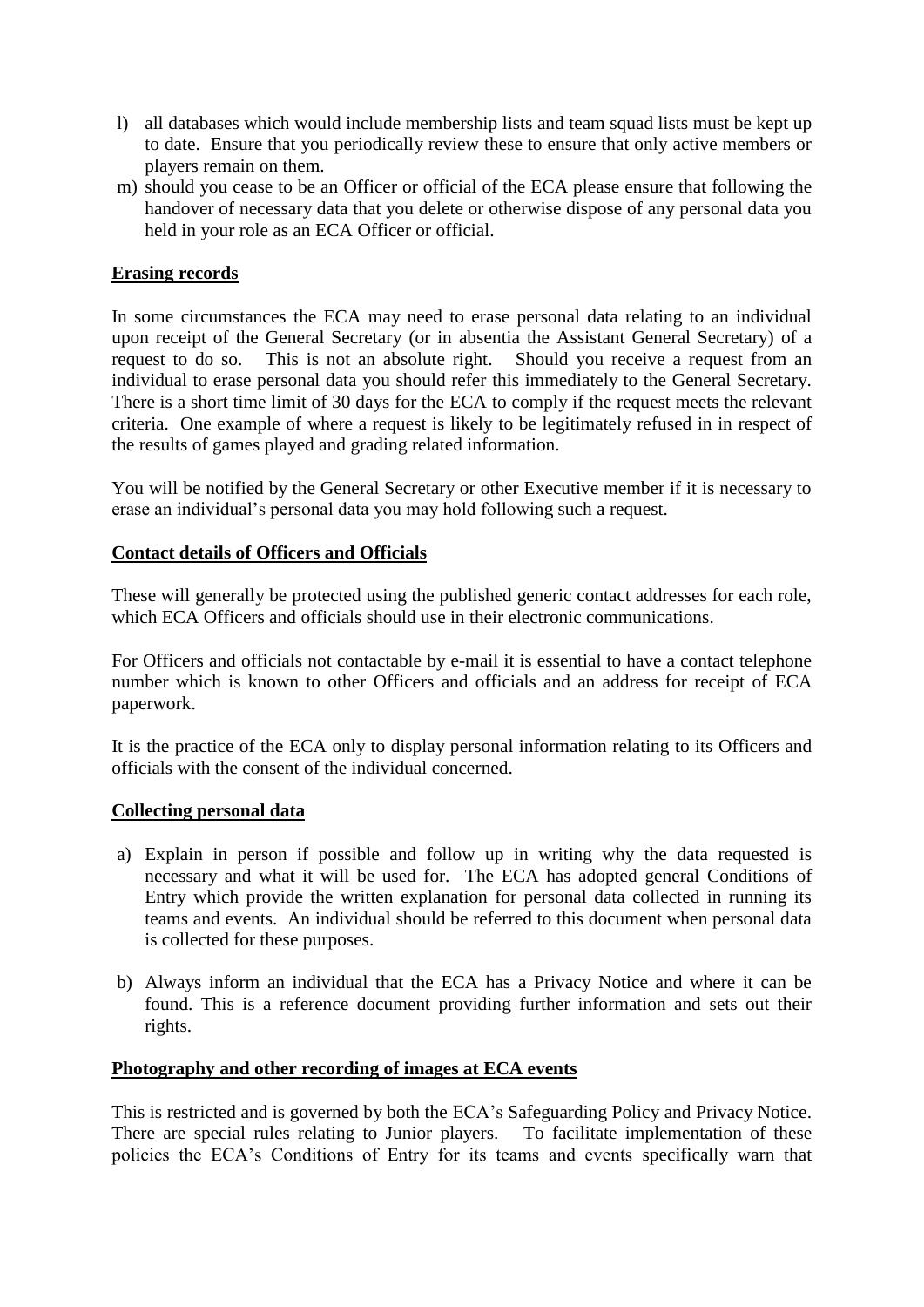photography may take place and be published and that permission for photography is required.

Team and event organisers should be familiar with these policy documents and the procedure to be adopted. You decide whether to authorise for your event or match any unofficial photography.

It is essential that an objection to photography by an individual is respected without question and acted upon, particularly if it relates to a Junior player.

Ensure that:

- a) entry forms/circulars reference the ECA's Safeguarding Policy, Privacy Notice and any applicable conditions of entry;
- b) the taking of photographs etc is announced is advanced and that these may be displayed on the website or published in the press;
- c) you explain why caution is necessary;
- d) you explain the purpose of photography and refer to the Privacy Notice;
- e) all photographers have registered with you in advance (name, address and contact details);
- f) all photographers are aware of the ECA's Safeguarding Policy (appendix 9), Privacy Notice and conditions of entry;
- g) photographs etc are not taken of Juniors without the prior consent of a parent or guardian and for Juniors aged 13 or over, the consent of the Junior;
- h) photographs etc of Juniors are not published without the prior consent of a parent of guardian and for Juniors aged 13 or over, the consent of the Junior;
- i) record any requests not to portray or identify an individual in any published material (notifying both the Webmaster/Publicity Officer and General Secretary);
- j) you inform the General Secretary (or in absentia the Assistant General Secretary of any request to remove an individual's photograph or other recorded image and act on that request;
- k) as an Officer or official of the ECA delete records of any unpublished images;
- l) the privacy of individuals is respected.

### **Legitimate Interest basis for the processing of data**

For most of the ECA's activities involving the processing of personnel data consent of individuals is not required.

The ECA's assessment following its implementation data audit is that it has a legitimate interest in the following processing of personal data in connection with:

- a) ECA membership
- b) ECF membership
- c) Essex League management
- d) running county teams and correspondence teams
- e) running other team events
- f) running events for individuals
- g) promoting Essex Championships
- h) promoting ECA chess and Essex teams